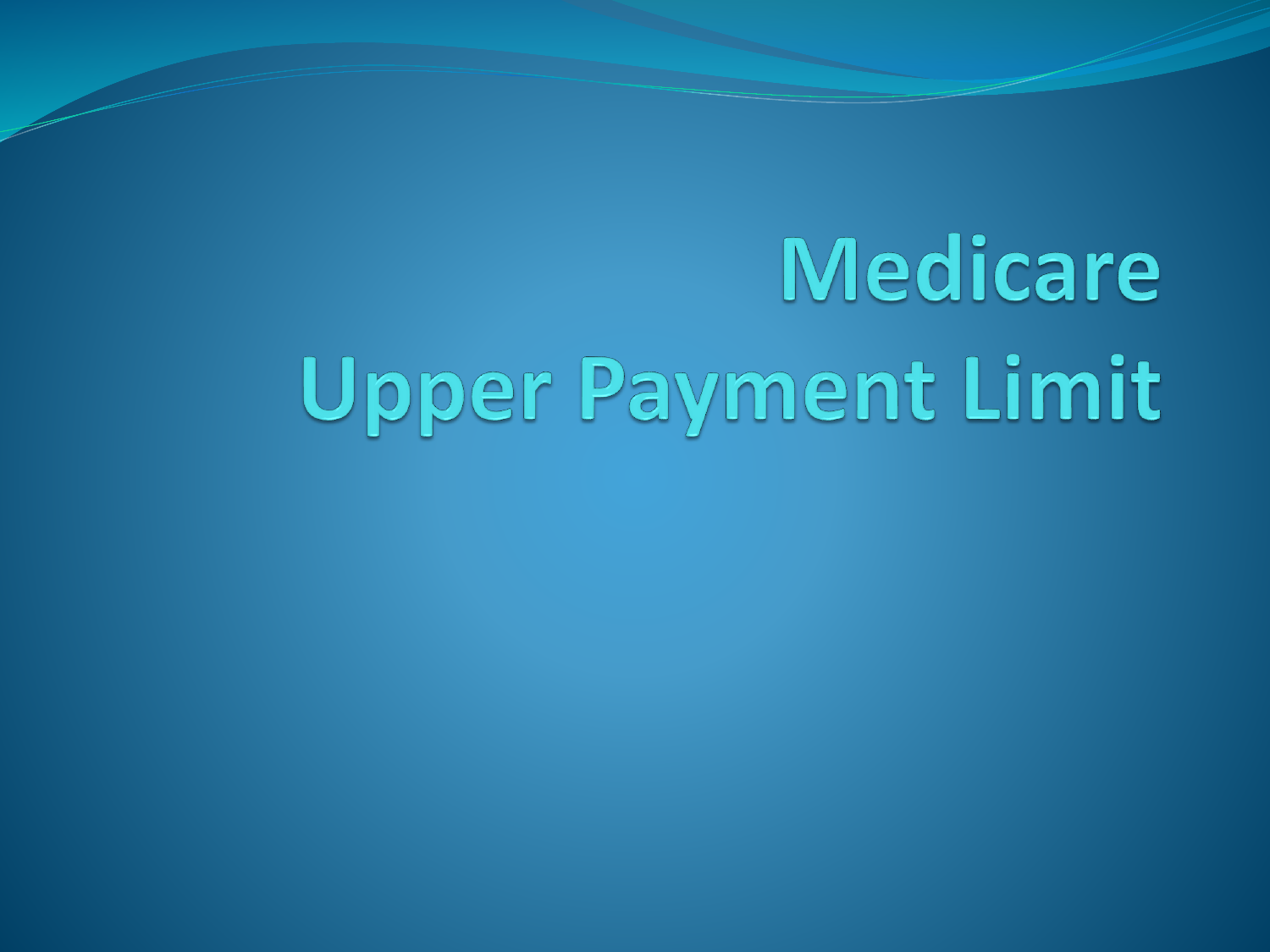#### Upper Payment Limit

- What is the Upper Payment Limit
- What is an Intergovernmental transfer
- How is the Upper Payment Limit Calculated and what this means for county nursing homes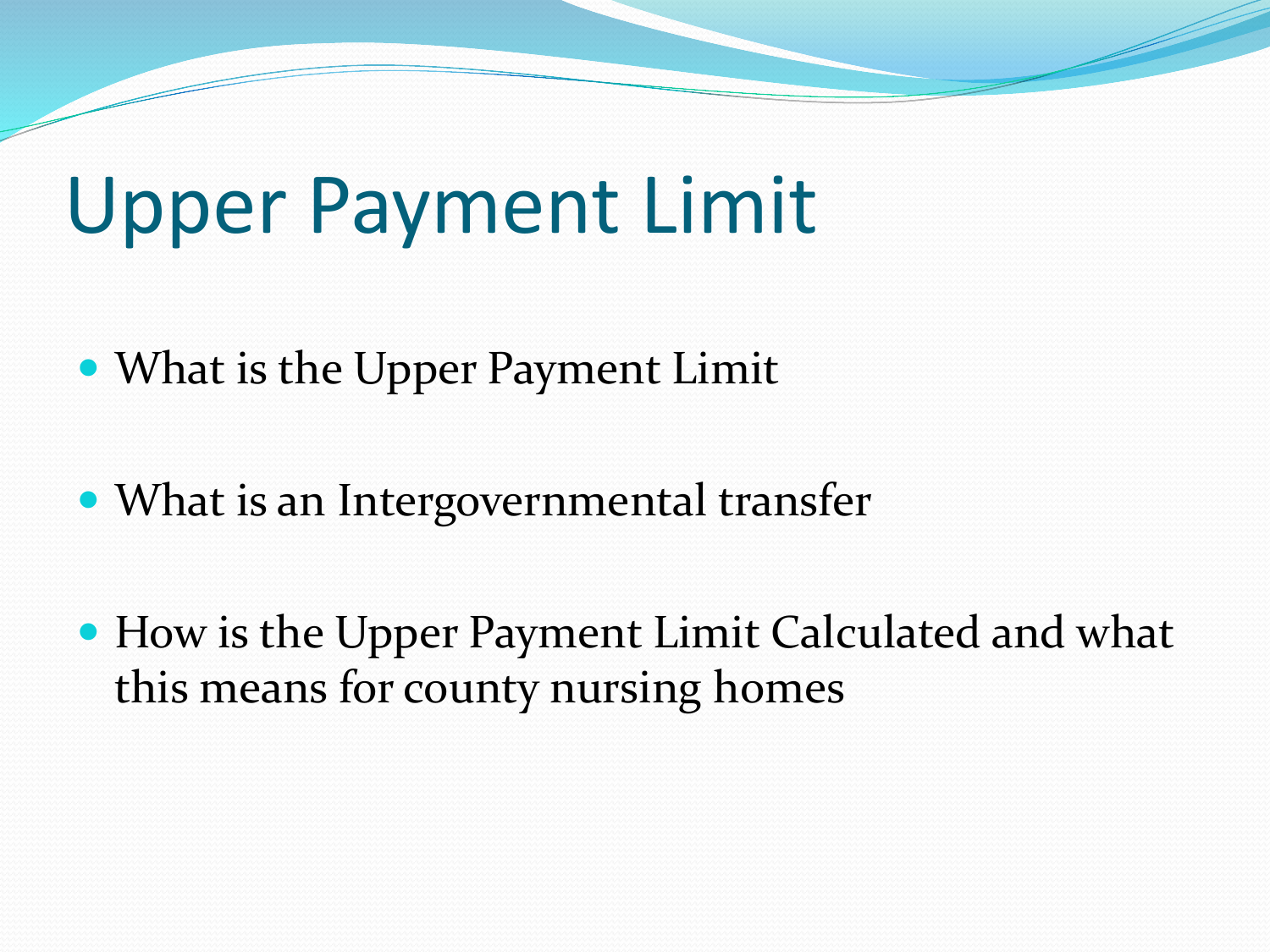## Upper Payment Limit

- Upper Payment Limit (UPL) is a federal limit placed on a fee-for-service reimbursement for Medicaid providers
- UPL is the maximum a state may pay a group of providers in the aggregate, statewide for Medicaid feefor-service
- State payments above the maximum are not eligible for federal matching dollars
- The UPL is what Medicare would have paid facilities for the same services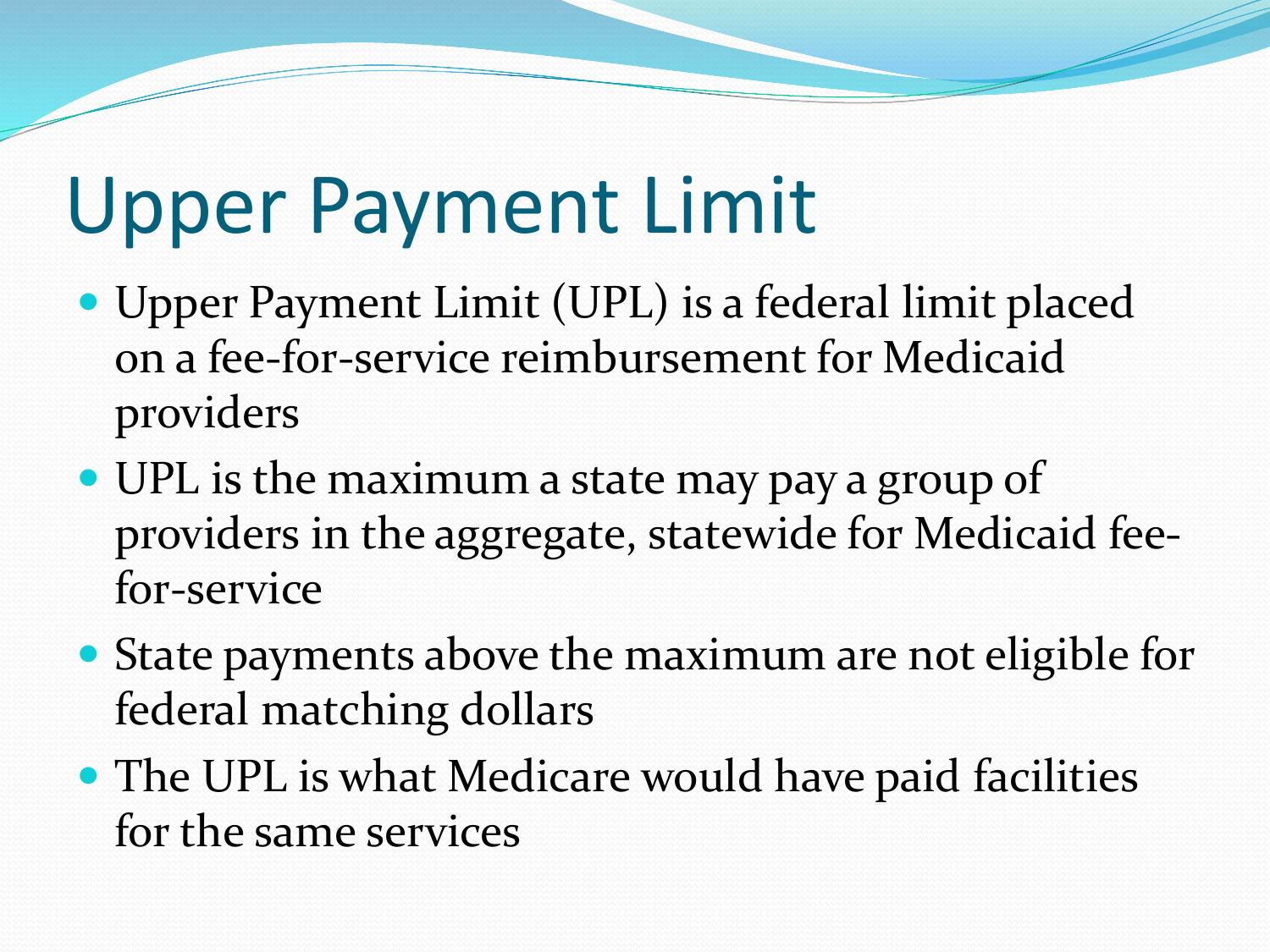# Upper Payment Limit and IGT

• There are no specific provider limits, therefore individual providers may receive more than their Medicaid cost as long as the aggregate payments do not exceed the UPL

Intergovernmental Transfer – IGT

 Depending on the state the federal government pays between 50 and 77 percent of all state cost associated with Medicaid – Federal Medical Assistance Percentage (FMAP)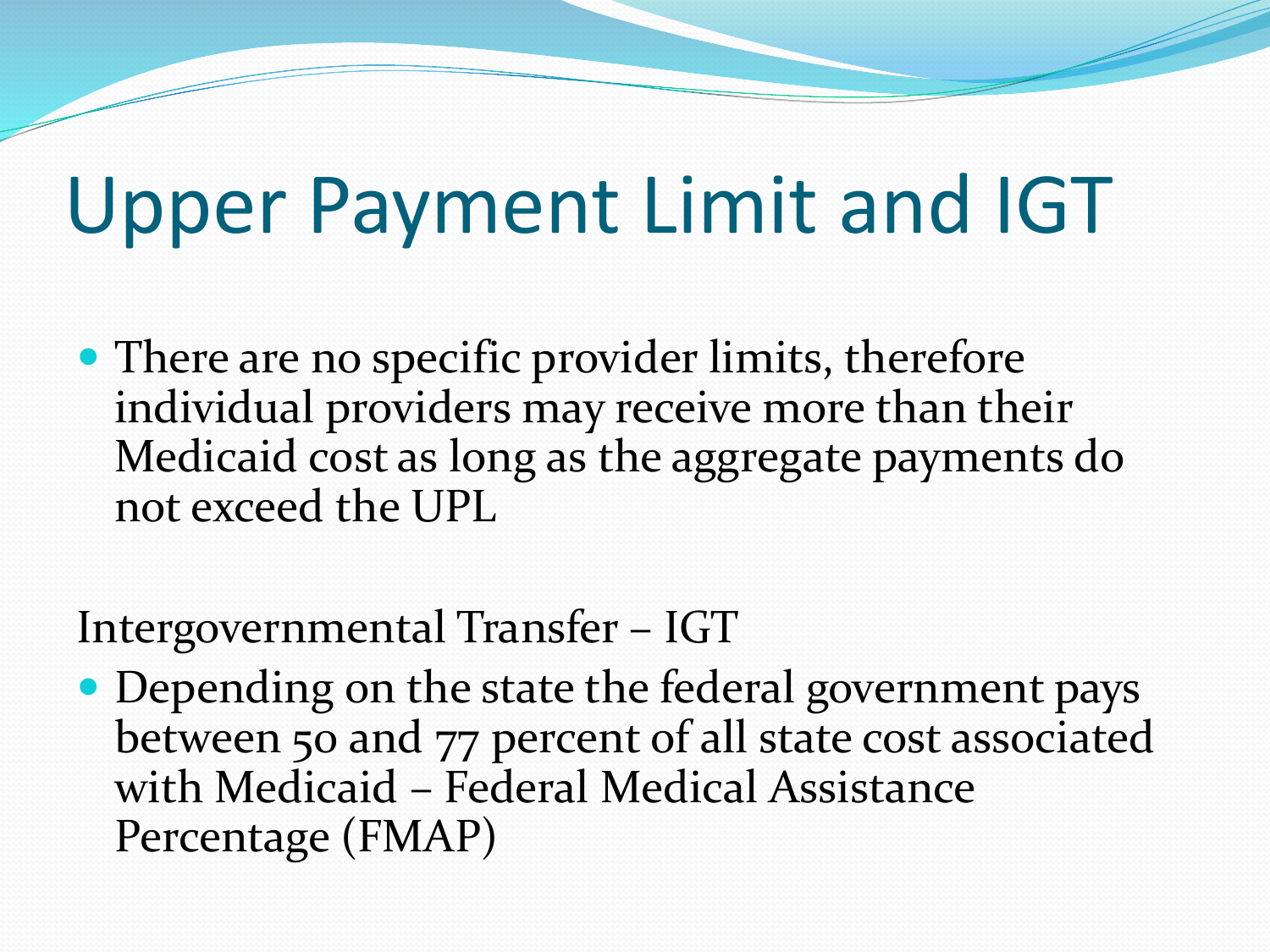## Intergovernmental Transfer

- FMAP percentage for Pennsylvania For FY 17 = 51.78%
- IGT Transaction
	- County facilities transfer UPL dollars to the state
	- Using those funds the state obtains federal match
	- The total collected from counties and federal government is then redistributed to the state and counties.
	- State proceeds are used to fund other nursing home payments (county share) and other county health programs.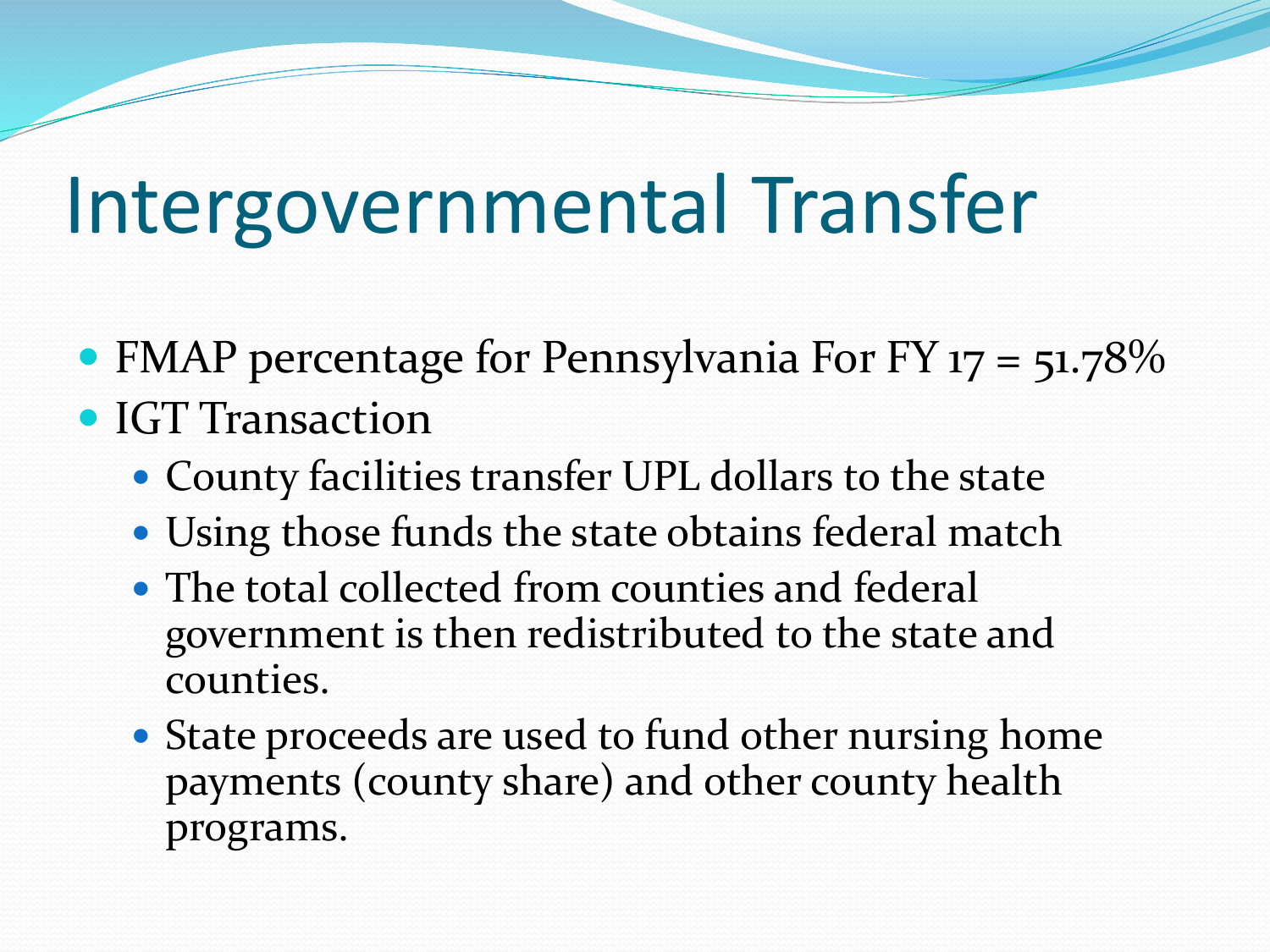#### Upper Payment Limit Calculation

- Difference between average Medicaid rate and average Medicare payment times Medicaid facility days
- Average Medicare Payment  $=$  Medicaid days times the applicable Medicare RUG rate
	- Medicare rate is an all inclusive rate including drugs, and other ancillary services
- Average Medicaid Rate = All Medicaid related revenue, plus all supplemental payments to nursing facilities and all other payments for services to nursing facility residents by Medicaid i.e. drugs, lab, x-ray, and exceptional durable medical equipment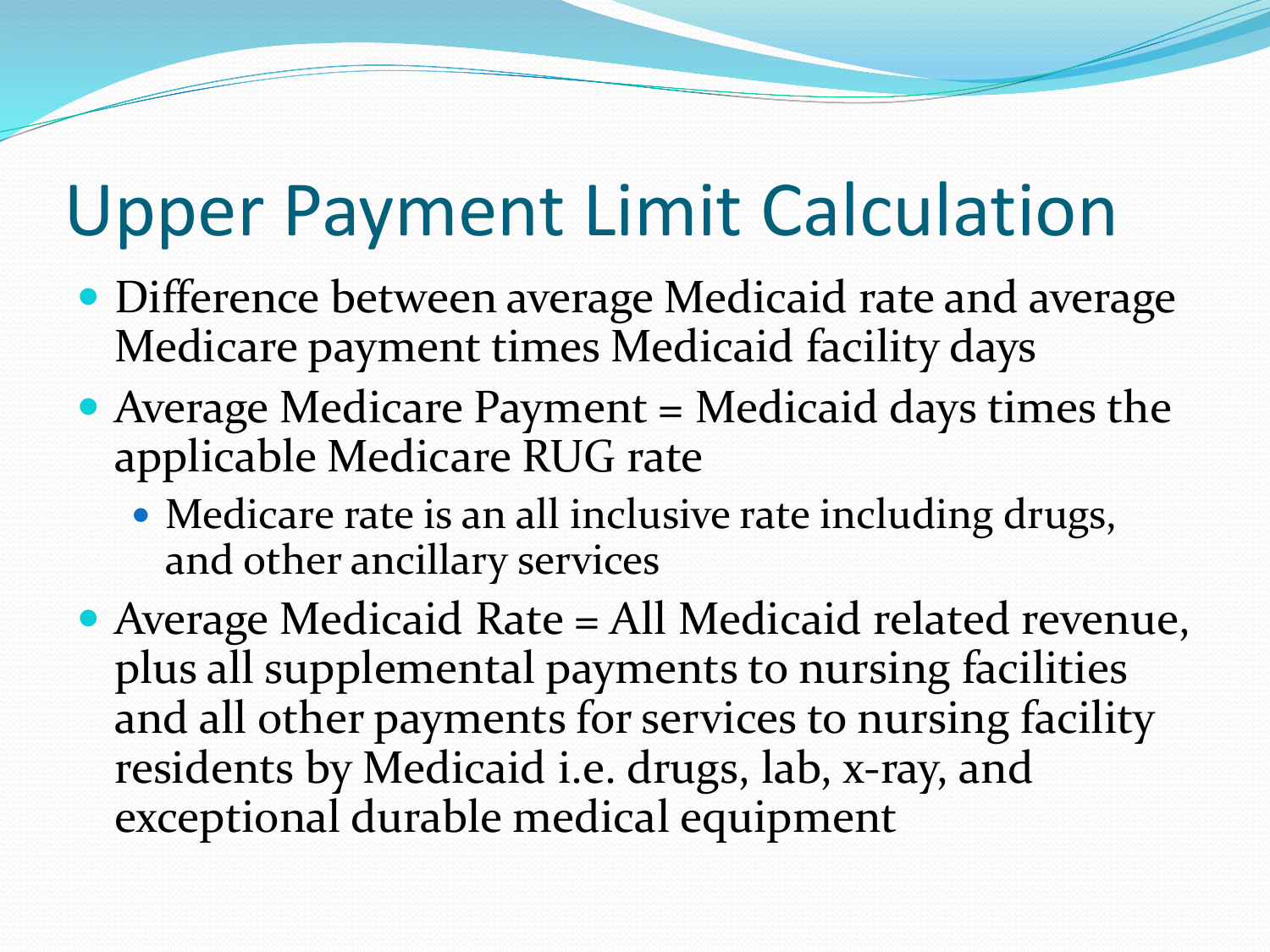# Example - PNH

|                         |   | <b>Medicaid</b> |               | Medicare<br>MA Days X Medicare<br>Rates |               | <b>UPL</b> |
|-------------------------|---|-----------------|---------------|-----------------------------------------|---------------|------------|
| Days<br>Facility        |   | 134,049         |               | 134,049                                 |               | 134,049    |
| <b>Bed Hold</b>         |   | 3,023           |               |                                         |               |            |
| Average revenue per day | S | 233.56          | S             | $365.23$ (a)                            |               |            |
| <b>Annual Revenue</b>   | S | 31,543,835      | S             | 48,958,716                              |               |            |
| Add:                    |   |                 |               |                                         |               |            |
| <b>HAI</b>              |   | 5,318           |               | $\mathbf{0}$                            |               |            |
| <b>Exceptional DME</b>  |   | 42,464          |               | $\mathbf{0}$                            |               |            |
| Pharmacy                |   | 559,748         |               | $\mathbf{0}$                            |               |            |
| <b>DSH</b>              |   | 572,131         |               | $\mathbf{0}$                            |               |            |
| MDOI                    |   | 1,511,129       |               | $\mathbf{0}$                            |               |            |
| Total                   | S | 34,234,625      | $\mathcal{S}$ | 48,958,716                              | $\mathcal{S}$ | 14,724,091 |
| Average per day         | S | 255.39          | S             | 365.23                                  | \$            | 109.84     |

(a) Weighted average of Medicaid days X Medicare RUG rates

All amounts shown are subject to change and for discussion only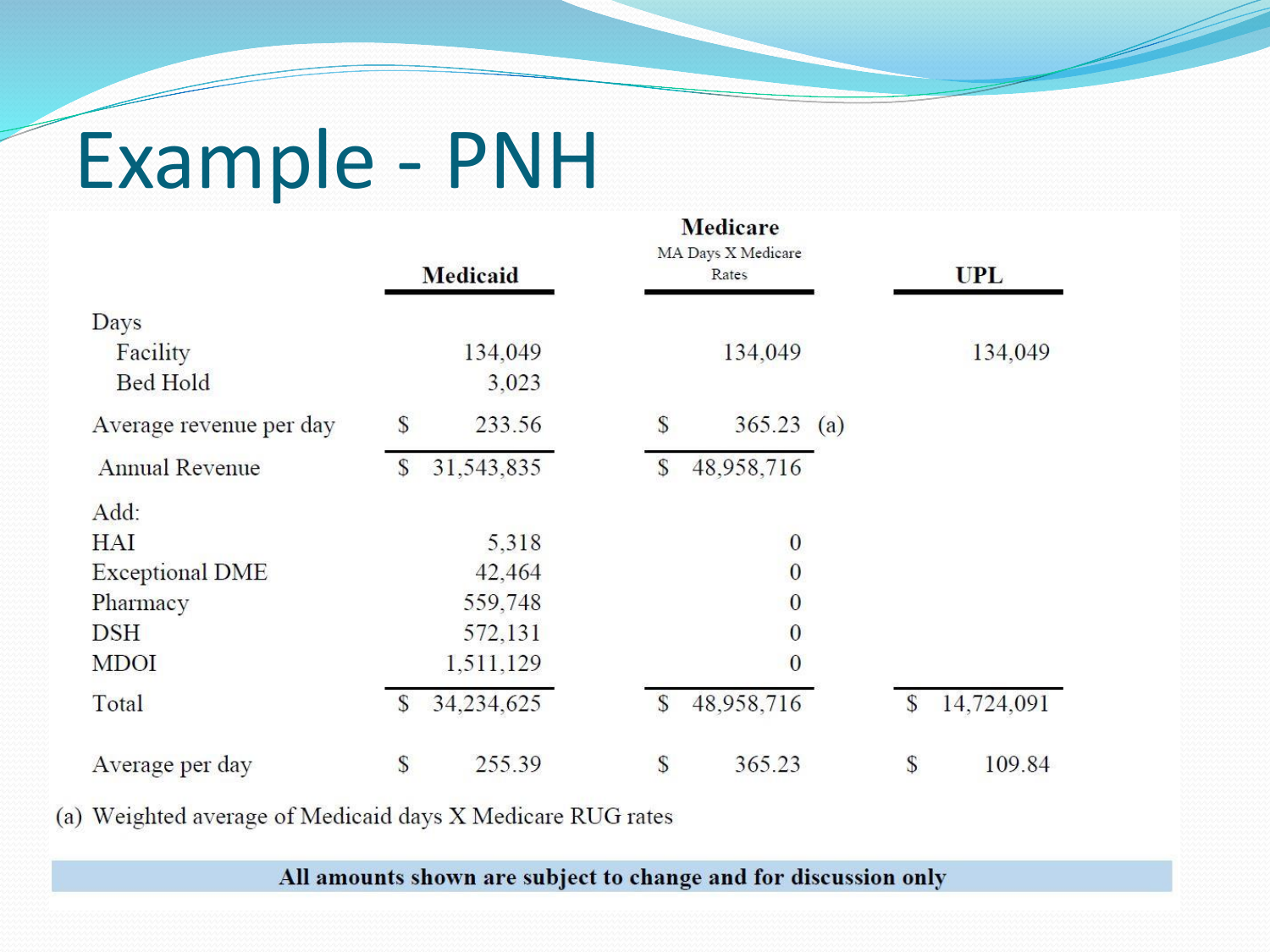#### IGT

Z

|                                               | <b>PNH</b>      | <b>All</b>                     |
|-----------------------------------------------|-----------------|--------------------------------|
| IGT cash Contribution by County               | \$7,973,113     | \$113,429,642                  |
| <b>Total IGT Proceeds</b>                     | 10,773,021      | 153,262,589                    |
| <b>Net Proceeds</b><br>County<br><b>State</b> | $2,799,908$ (b) | 39,832,947<br>$39,526,422$ (c) |
| <b>FMAP</b> Total                             |                 | 51.78%<br>79,359,369           |
| <b>Total UPL</b>                              |                 | 153,262,589                    |

(b) - allocation to counties = blend of facility specific UPL amount and a fixed per day amount

(c) - state proceeds are used to fund county share and other county health programs

All amounts shown are subject to change and for discussion only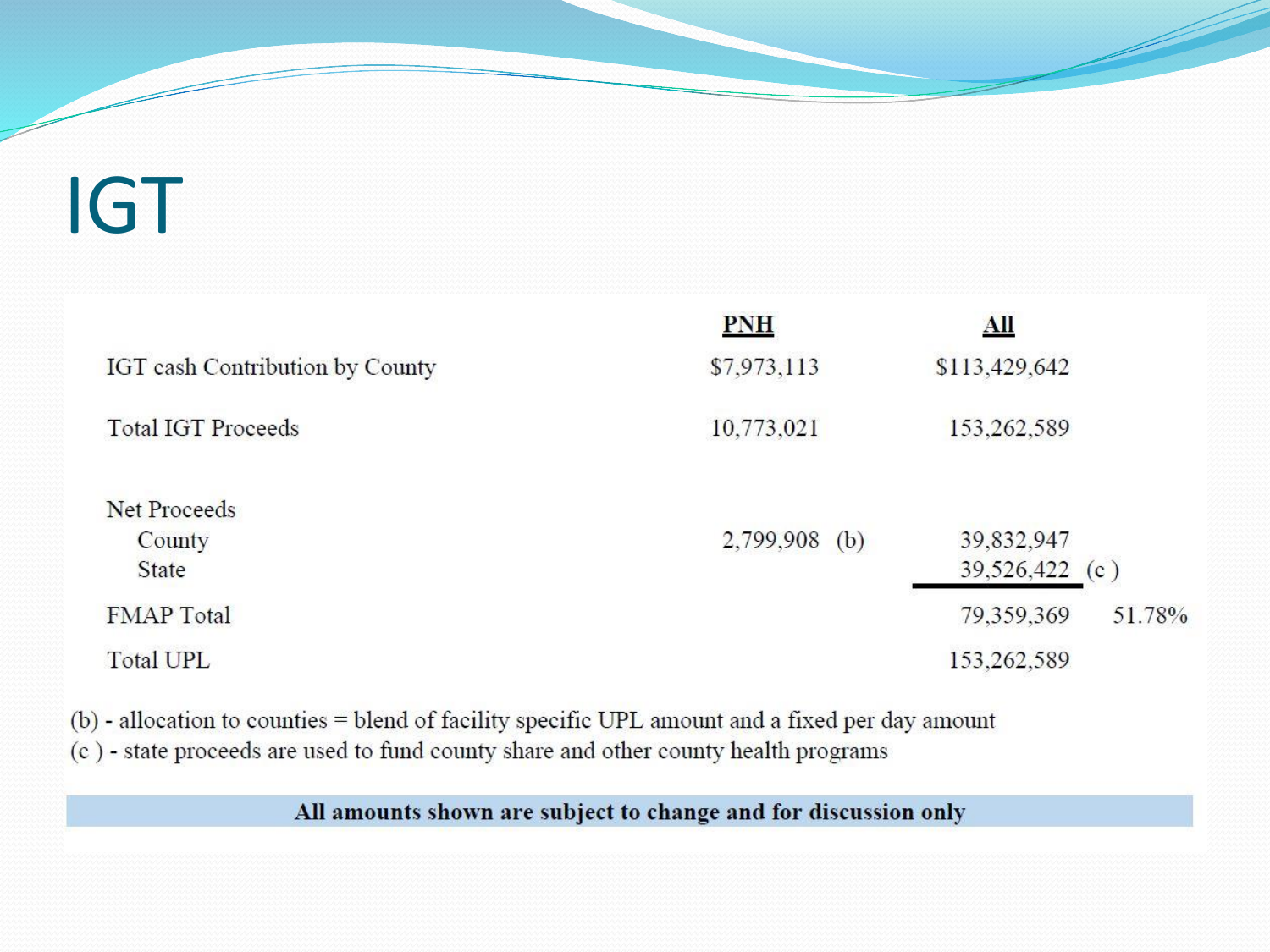# Distribution of IGT Proceeds – County Portion

- 80% of proceeds are distributed using a flat per day amount for all facilities
- The remaining 20% of proceeds are distributed based on how much each facility contributes to the UPL gap.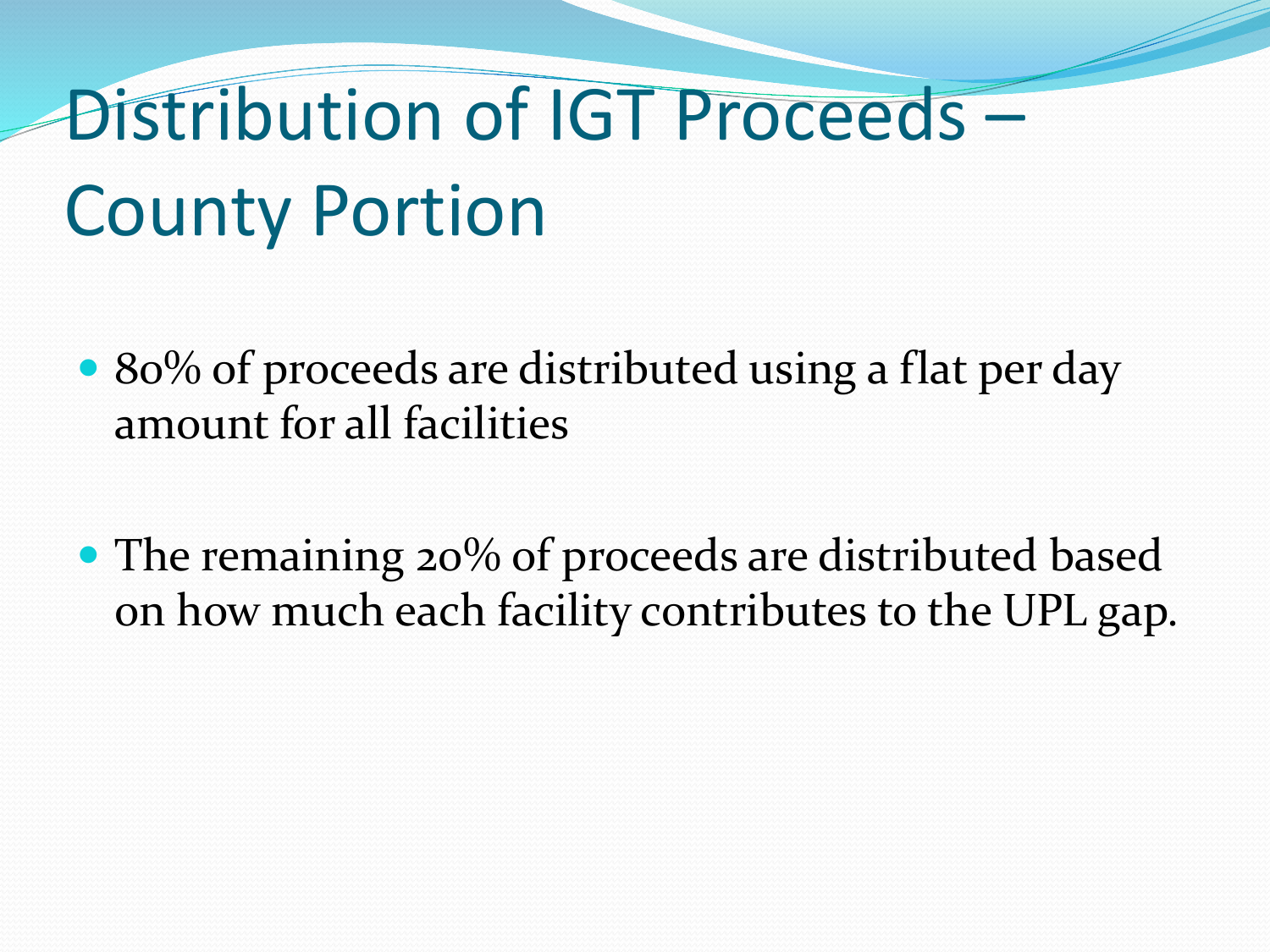#### How to Improve UPL Gap

- Improving Medicaid CMI will improve UPL
	- County nursing homes payment rates are not adjusted for CMI
	- Increasing MA CMI will increase the Medicare rate used for calculating UPL and increasing the amount of the federal share and the total amount distributed to county homes
	- Increase your MA CMI at a greater rate than your peers will increase facilities portion of the total amount distributed (20% component)